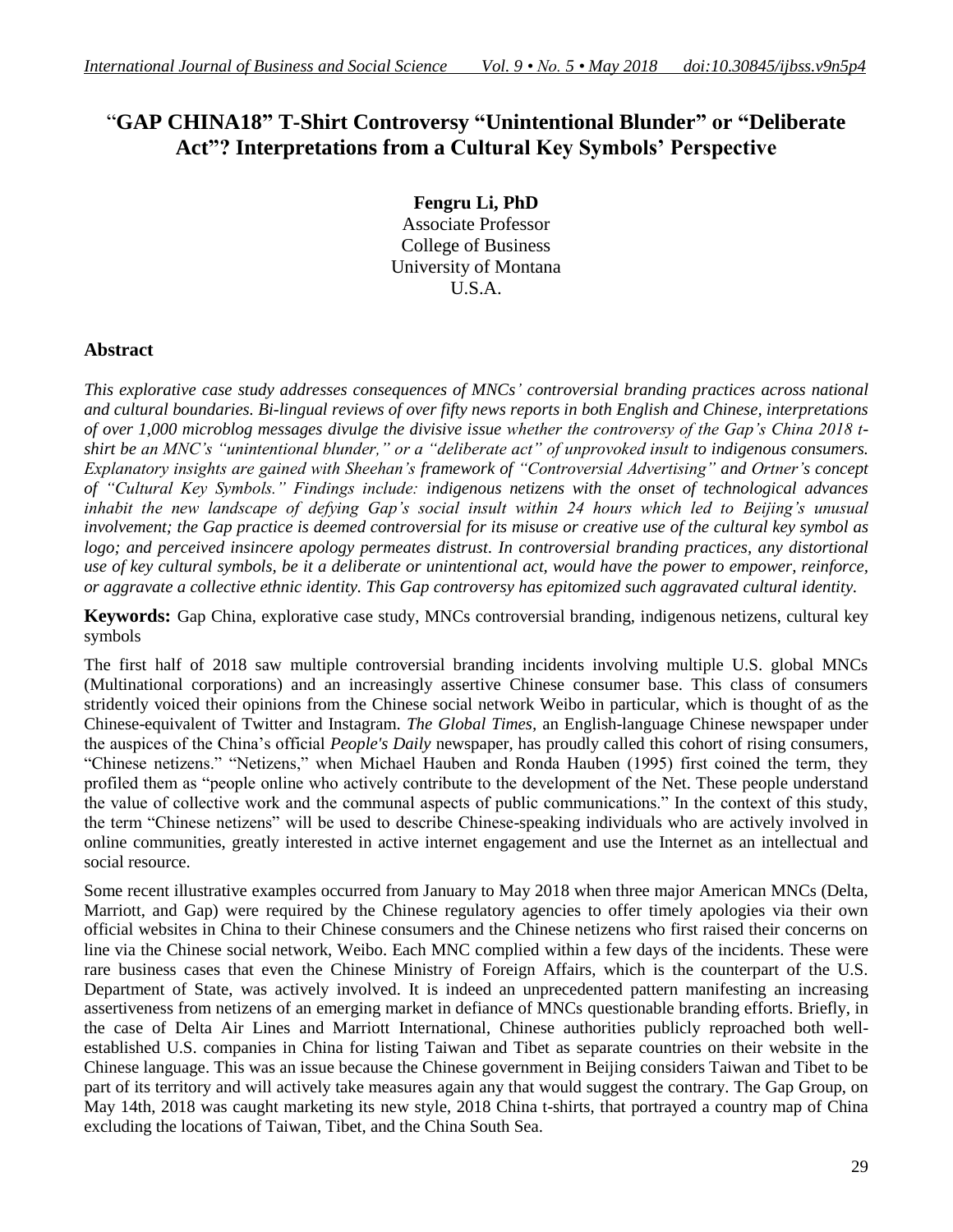While this shirt was originally was found in Canada and not in China's domestic market, the expansive outreach of social media quickly led to a feverish social media upheaval by their Chinese netizens within two days. <sup>1</sup>On May 15th, Gap voluntarily issued a statement on its website, Shanghai Gap, as an apology in a similar fashion as Delta did.

Dozens of Western media sources have carried the news reports with fragmented information that only presented one-side of the story since the Gap t-shirt controversy broke out on May 14 in the emerging market of China. None of those reports has done adequate investigative work on the background of the issue, nor have the Chinese media outlets in general, according to the author"s bi-lingual review of inclusive news reports. It appears, based on the extensive review of reports in English and in Chinese, the Western reports and thousands of blog messages by the Chinese netizens disagreed sharply on the perceived nature of the controversy. The principle debate centers around the issue whether the controversy of the Gap"s China 2018 t-shirt was an MNC"s "unintentional blunder" as determined by every Western media report, or a "deliberate act" of unprovoked insult as interpreted by indigenous Chinese consumers.

The interest to study the "GAP CHINA18" T-shirt controversy is motivated by a desire to present a more holistic nature of the marketing blunder from the cultural perspective of thousands of netizens sharing information and presenting their arguments in the Chinese social media. In this explorative case study, the author draws upon her bi-lingual and bi-cultural sociolinguistic competencies and her trained ethnographic research experiences to focus on and collect information surrounding this Gap t-shirt controversy. As a result, this paper presents an explorative case study of an MNC"s controversial branding experience. For transparency purpose, the author also borrows insights and reflections from fifteen years ago when she was the first who followed and analyzed four unprecedented MNCs cases that led to China"s first ever ban on Western MNCs controversial branding practices by the current regime (see Li and Shooshtari, 2007, for discussion of the cases). This time, the trend of the digital grassroot Chinese netizen movement that initiated the critisim of another MNC, the Gap Group, hits the core issue again, as stated in the title of this paper.

The structure of this explorative case study flows with three sections. First, regarding the Gap incident, cutting through the clutter of numerous media and news reports, the author presents a more holistic picture of the controversy based on her thorough review of no less than fifty sources in both English and Chinese and over 1,000 microblog messages in Chinese. The author also reviewed original narratives offered by all players in the incident, including messages from the Gap Group, public comments from the Chinese Ministry of Foreign Affairs, and most importantly the themes conveyed through the 2,950 messages in Chinese posted by Chinese netizens on the Gap China website. The author had purposely gathered insights and patterns from the authentic communication imbedded in the Chinese social media. The second section reviews two theoretical concepts, which the author believes would shed light on the discussion of the dramatically incongruent views and perceptions of the controversy between the Gap Group and Chinese netizens at large. The third section presents an explorative insight for MNCs" practitioners and academic researchers at large. Students may benefit as well from this case which may broaden their horizons in understanding emerging markets such as China, whose consumers hold different cultural views toward Western MNCs marketing practices.

# *GAP's 2018 Controversial T-shirt in Retrospect*

This section introduces (1) original photos and features of the controversial product; (2) the background information about the first Chinese Weibo social media blogger, currently residing in Australia, who "leaked" the photo of the controversial shirt to Chinese netizens at large and how the posting went viral within twenty-four hours; and

https://www.wsj.com/articles/gap-irks-china-with-map-on-shirt-quickly-apologizes-1526381148

https://www.nytimes.com/2018/05/15/business/gap-china-apology.html

http://www.globaltimes.cn/content/1102187.shtml

 $\overline{a}$ 

<sup>&</sup>lt;sup>1</sup> Some of the best reports from reputable sources regarding the Gap controversy 2018 are still accessible from below sites: http://time.com/5277501/gap-apologizes-china-t-shirt-taiwan/

https://www.npr.org/sections/thetwo-way/2018/05/15/611278789/the-gap-apologizes-for-t-shirts-showing-map-of-china-without-disputedterritorie

https://www.theguardian.com/world/2018/may/15/gap-sorry-t-shirt-map-china

https://www.gapfactory.com/browse/product.do?pcid=1038092&vid=1&pid=256215011&searchText=city+t-shirt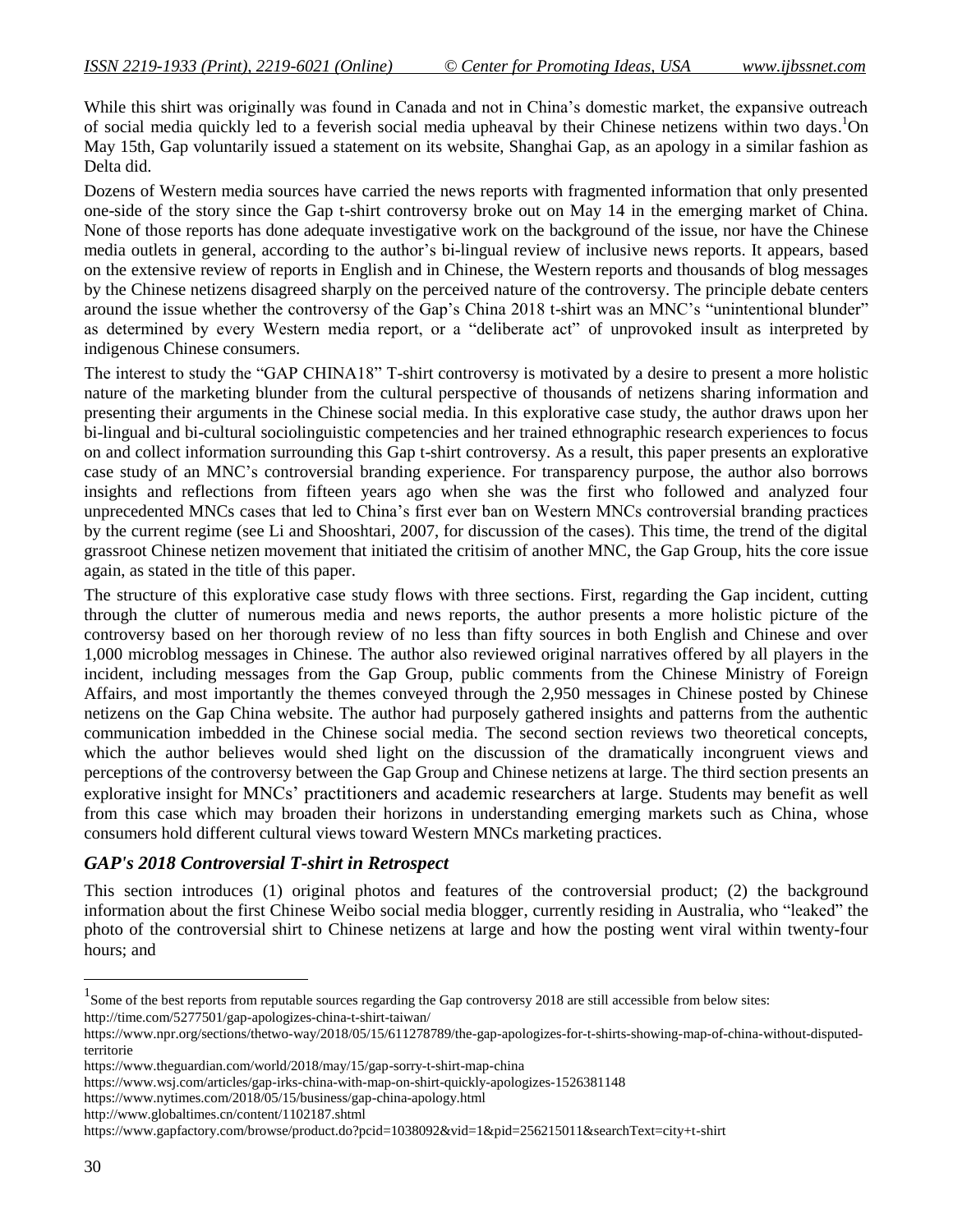(3) the Gap Group"s initial responses and its final two rounds of original statements of apology in Chinese to its Chinese consumers. Also included and interpreted are samples of the outraged comments in Chinese language from the Chinese netizens posted on the Gap China"s website in response to the Gap"s responses. The goal here is that by presenting the authentic, and non-judgmental occurrences in the Chinese language with corresponding verbatim translation of the author"s, readers may obtain a more holistic picture of the issue.

# *GAP1969 China18 T-shirt design*

On May 14, 2018, a male Chinese college student currently attending school in Niagara Falls, Canada, who wished to remain anonymous, confirmed with a staff reporter from the China *Global Times* that he personally took the photos of the questionable Gap T-shirt from a local Gap Outlet store. The reporter then immediately revisited the store in Niagara Falls but did not see the T-shirt as it had been pulled off the shelf, but the reporter did find it at the Gap Factory web site and posted a screen shot on the official Weibo website registered with China *Global Times* (huanqiu-com, 2018, May 14). The item, shown below, is no longer listed on the Gap Factory website. As shown above and below, the map of China which is the logo design is missing four territories claimed by China. They are the southern part of Tibet, the Aksai Chin [a disputed border area between China and India], Taiwan, and the South China Sea. On the same day, all media reported, in English or in Chinese that a female blogger disseminated photos of the questionable Gap T-shirt which caused an eruption of comments from Chinese netizens two days in a row on May 14th and 15th. Below is one of the first online photos that sparked the outcry from the Chinese netizens:



# *The Original Chinese Weibo Web Blogger*

 $\overline{a}$ 

While no reports from over a dozen English-speaking sources identified the original Chinese Weibo web blogger who first "leaked" the controversy on May 14th, the Chinese Global Times made a mention of the blogger's nickname. The author tracked down the source and read through the blogger"s profile, as well as the initial comments she made about the T-shirt in Chinese. Truth is, the blogger's public profile reveals her highly recognized status as a "Computer Game Pro and Master." For example, her profile shows she has a quarter of a million fans, 252,307 to be exact and 733 followers. She has written 864 micro blogs as of May 30th, 2018, mostly on computer games, a typical Millennial. Given her high-profile status, it is not surprising her initial posting went viral.<sup>2</sup>

Below is a snapshot of her first posting in Chinese on May 14 after she posted several photos of the T-shirt. The author translates the message into English below. 7

 $2$  The translated information can be found on the blogger's public Weibo site in Chinese language https://weibo.com/avorange?profile\_ftype=1&is\_video=1.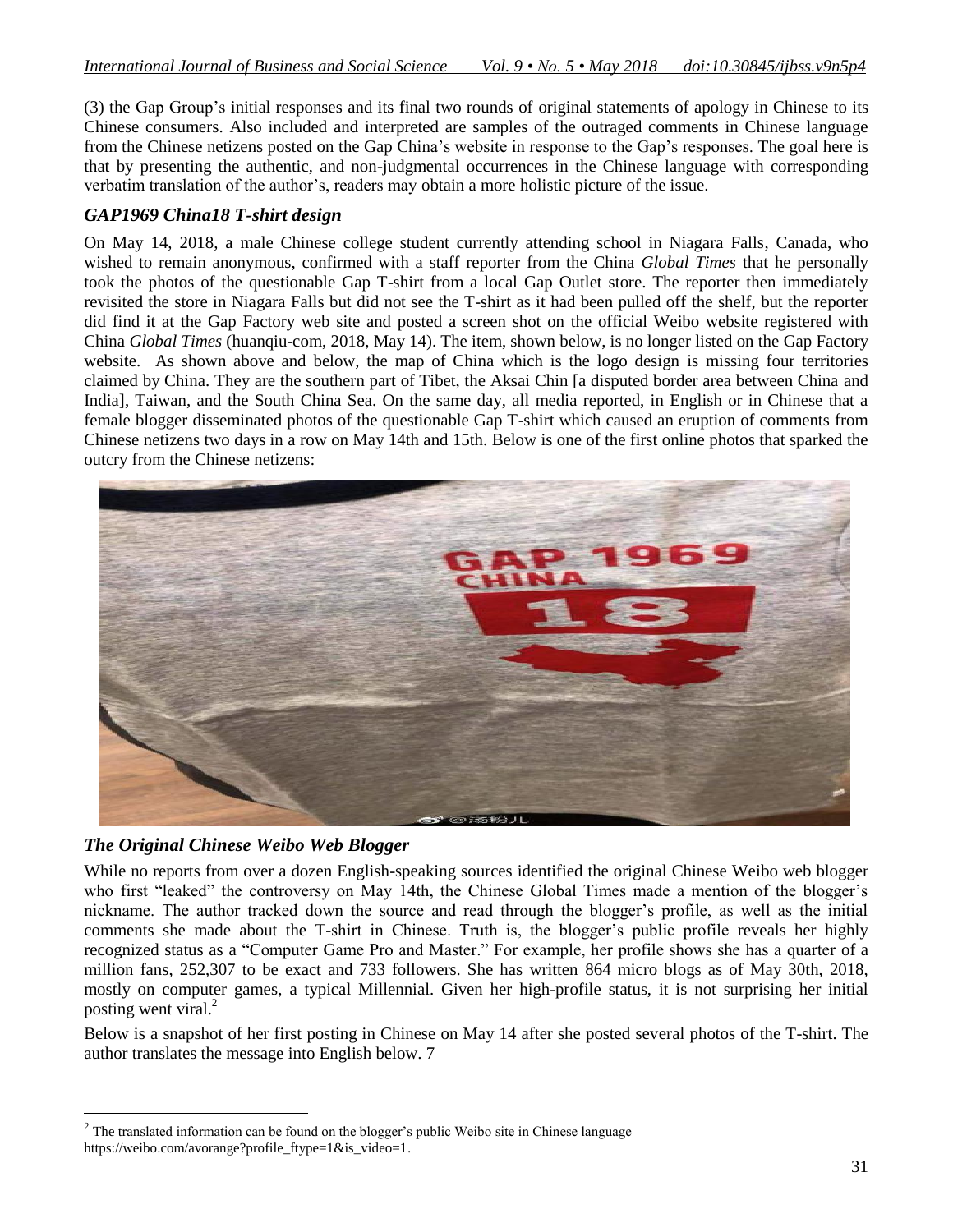

She wrote, "the problem with this piece of garment is not whether Taiwan is shown or not on the designer"s map. Truthfully, people see the issue of Taiwan with two different views and I am not in a position to reveal mine here. At issue, however, is [even] the territories that have been an integral part of yours [China] are being left out (and these **are** the territories disputed by those anti-China forces). Also, if [Gap] tries to print a map of China, do the best to be [professional] and make it right, not like this." The blogger, in a subsequent blog, added a couple of real maps of China for comparison, and pointed out further in Chinese: "the Southern part of Tibet, the Aksai Chin [a disputed border area between China and India], Taiwan, and South China Sea are all completely removed. Even the shape of the Bohai Sea is distorted….therefore the problem is [not technical but] the source of the map provider who [deliberately] has Tibet, Taiwan, and the area adjacent to India dropped out." To support her blog,



one netizen uploaded another T-shirt with the correct shape of the map, tag lined China – No Less. This T-shirt, posted in rebuttal, reflected the overwhelming sentiment of the Chinese netizens.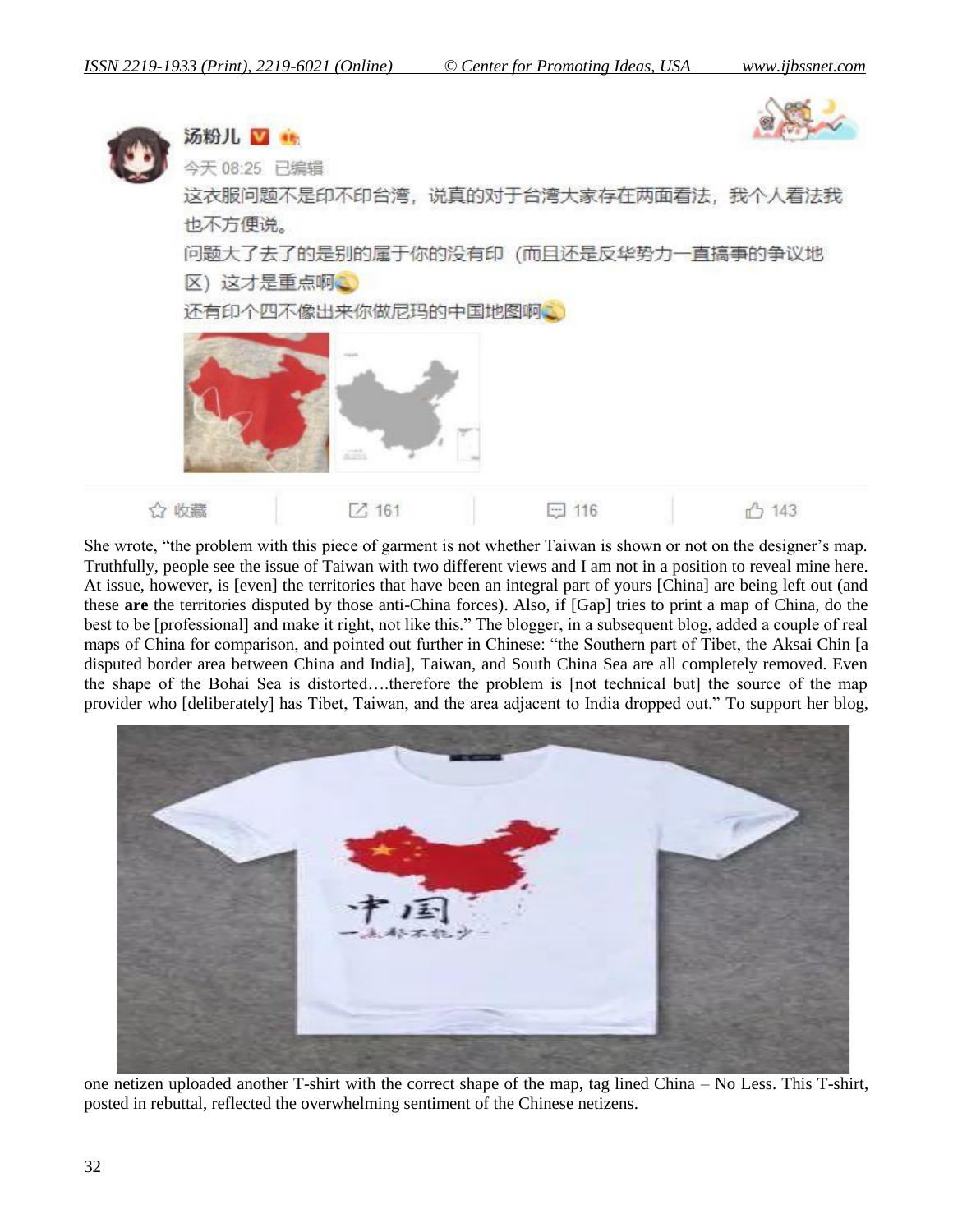# *The Gap Group's original statement of apology in Chinese*

On May 14th, Gap Group posted its apology statement in Chinese on its China website as shown on this snapshot which is still available:<sup>3</sup>

#### 明

盖璞集团尊重中国的主权和领土完整。我们获知在个别海外市场发售 的一款Gap T恤上的中国地图设计有误。我们对这一无意的失误感到万 分抱歉。我们现在正在进行内部检查,以尽快纠正错误。该款产品已从中 国市场撤回并全部销毁。

作为一家负责任的企业,盖璞集团严格遵守中国的法律法规。我们感 谢客户、媒体、员工和政府监管机构等有关各方的关注和支持。未来,我 们将致力于更加严格的审查,以防止类似失误再次发生。

#### 盖璞集团

@ @Capillin

Below is the English translation provided by the author: *Statement*

> The Gap Group respects China's sovereignty and territorial integrity. We have learned that in a certain overseas market, a Gap brand T-shirt with a flawed design of the China map was being sold. We are terribly sorry for this unintentional blunder. We are now conducting an internal review so as to rectify the mistake as soon as possible. The T-shirt has been pulled off the Chinese market and destroyed totally. In the future, we will be committed to even more rigorous inspection so that this type of gaffe won"t be repeated.

> As a responsible company, Gap Group strictly abides by Chinese laws and regulations. We thank our customers, media, Gap employees, and [Chinese] governmental regulatory agencies for their concerns and their support. Signed by The Gap Group

# *Chinese Ministry of Foreign Affairs' Response*

On May 15<sup>th</sup>, 2018, contents of a press release by the Chinese Ministry of Foreign Affairs was shared on line in Chinese as shown below.<sup>4</sup> The author adds the equivalent English to it, faithful to the protocol of strategic ambiguity required of Chinese career diplomats.

Asked by a Chinese reporter:

 $\overline{a}$ 

有记者提问,GAP公司已经就某款T恤所印不完整中国地图向中方道歉。你对此有何评论?中国政府是否曾对GAP公司表达不满 或者GAP仅仅是对中国消费者要求作出回应?

English translation: "The Gap company has apologized to China for its use of an incomplete map of China on its T-shirt. What is your comment on it? Did the Chinese government [previously] convey its displeasure to Gap, or [is it just] Gap responded to the demands of Chinese consumers?"

Response by Mr. Lu Kang, Spokesperson of Chinese Ministry of Foreign Affairs:

陆慷表示,我注意到,据报道, GAP集团已经就此发表声明致歉, 表示该集团尊重中国的主权和领土完整, 正进行内部检查, 将 尽快纠正有关错误。声明还说,该集团严格遵守中国法律法规,以后会严格审查,防止类似失误再次发生.我们已经注意到了这 个声明,我们将继续听其言,观其行。"陆慷说。(完)

English translation: "I have noticed that, according to reports, the GAP Group has issued a statement of apology, expressing its intention to respect China"s sovereignty and territorial integrity, and is currently conducting its internal review so as to correct the mistake as soon as possible. The statement also relates that GAP strictly abides by Chinese laws and regulations and will apply rigorous inspections to avoid similar mistakes.

<sup>4</sup> This official press release can be accessed from http://news.hangzhou.com.cn/gnxw/content/2018-05/15/content\_7002427\_2.htm

<sup>&</sup>lt;sup>3</sup>Gap Group's Statement in Chinese can be assessed from

https://weibo.com/1833496740/GgDHSw8wO?filter=hot&root\_comment\_id=0&type=comment#\_rnd1527649293323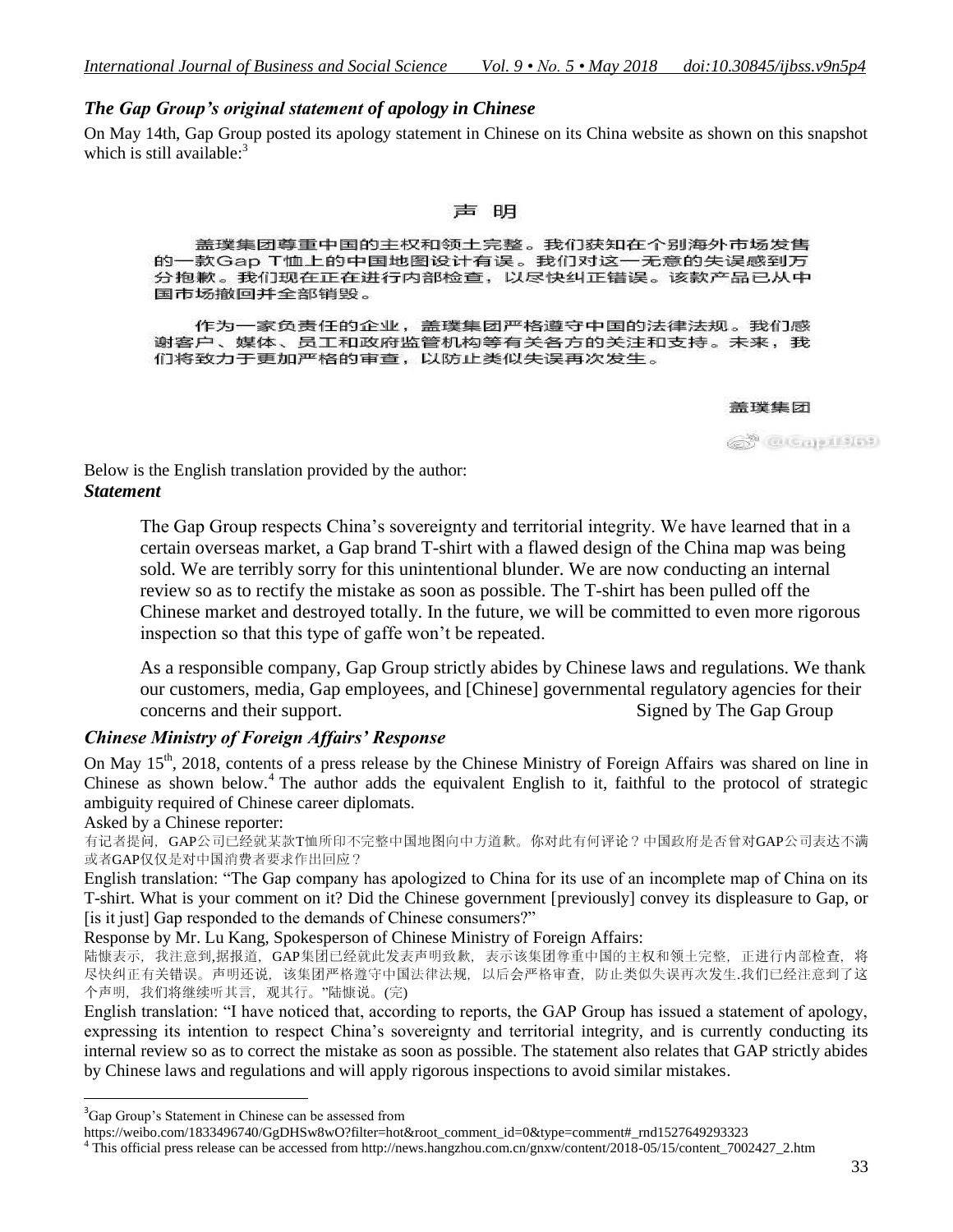We have taken note of this statement and we will continue paying attention to their words and actions."It is worth noticing no netizens posted any blog comments responding to above Q&A session.

## *The Chinese netizens' protest messages*

Within 27 hours after the Gap Group posted its statement on its own official website in China in the Chinese language at late night on May  $14<sup>th</sup>$ , its official statement was met with over 2,950 messages from many netizens who were not convinced. Upon close review of all the messages, a tone of collective defiance is obvious. The author reviewed and translated the very first batch of the messages as they are ranked highest by popularity and number of supporters of the messages. The author provides the actual message in Mandarin Chinese as posted and adds the equivalent English translation for each of them.<sup>5</sup>

#### **Original Chinese Messages English Translation**

抱歉就完了 Apology. That is it? 中国地图还用设计吗 **Is it necessary to 'design'** a map of China? 海外市场发售的,在中国市场撤回?两个问题: 1.到底在哪里卖的?2.为什么不是全球召回?

这个系列有没有其它款式,比如没有加泰罗尼亚的西班 牙地图款式,没有苏格兰的英国地图款式,没有冲绳的 日本地图款式,我觉得你们可以继续出新款,反正你们觉 得不在当地销售就没问题

你在个别海外发售,在中国市场撤回并销毁??? 这什么 逻辑,海外的不召回??

去你妈的,要不就别用中国地图,用就给我用对了,在 哪发售和地图对错有关系吗?一帮美国狗逼.

我认为这不是失误,中国地图,正常情况下又怎么不在 中国销售,而是专门销售在其它国家?其它人为何又要 买?很明显是在制造台独!

[Does it make sense] marketed outside China but "pulling off from the China market?" Two issues: 1. Exactly where it is sold? 2. Why not a global recall?

去国外吧,中国不适合你们,滚蛋,我说滚蛋 Go and sell in other countries. Chinese market is not suitable for you. Get out. I mean, get out.

> This style [map] has no other countries involved. [GAP] can fabricate new styles as long as [GAP] believes its innocence when they are not sold within the market of which its map is made.

其实是故意的 It is a deliberate act.

这种公司你们应该大力关注 Chinese government agencies, it is time you pay great attention to companies like this [GAP]

> What logic is it that you [GAP] sold it [T-shirt] at an individual out-side China market, yet you pull it off from the China market, not from the overseas' markets???

The hell with you, either do not use a China map, or use it as it is correctly. Are there any relevance between where the Tshirt was marketed and the right or wrong shape of the map? 海外仍然放飞自我吧 Overseas is the place for self-centered freedom.

> I don"t believe it is an "unintended blunder," because why the T-shirt with a map of China as its design is not marketed in China but in other countries? Why [outside China] customers would buy it? Obviously it implies supporting Independent Taiwan!

In all cases cited above, the author believes that the social media in China has promoted an increasingly assertive voice of indigenous consumers, quickly exposing in real-time MNCs off-target or offensive branding practices in this emerging market. For the purposes of this study, it is assumed that the social media responses to MNC"s possible branding miscues are legitimate, spontaneous consumer reactions, and not "orchestrated" by the Chinese government or its agencies.

# *Theoretical Grounding and Discussion: Controversy and Cultural Key Symbols*

As shown above, the incongruent cultural views with regard to the Gap T-shirt controversy have driven a wedge between the Gap corporate brand and the thousands of Chinese netizens who refused to buy into the official apology offered by the Gap Group.

https://weibo.com/1833496740/GgDHSw8wO?filter=hot&root\_comment\_id=0&type=comment#\_rnd1527649293323

 $\overline{a}$ 

 $5$  The 2,950 messages posted by Chinese netizens in Chinese language can be accessed from Gap Group's Chinese Weibo website where its Statement in Chinese is posted.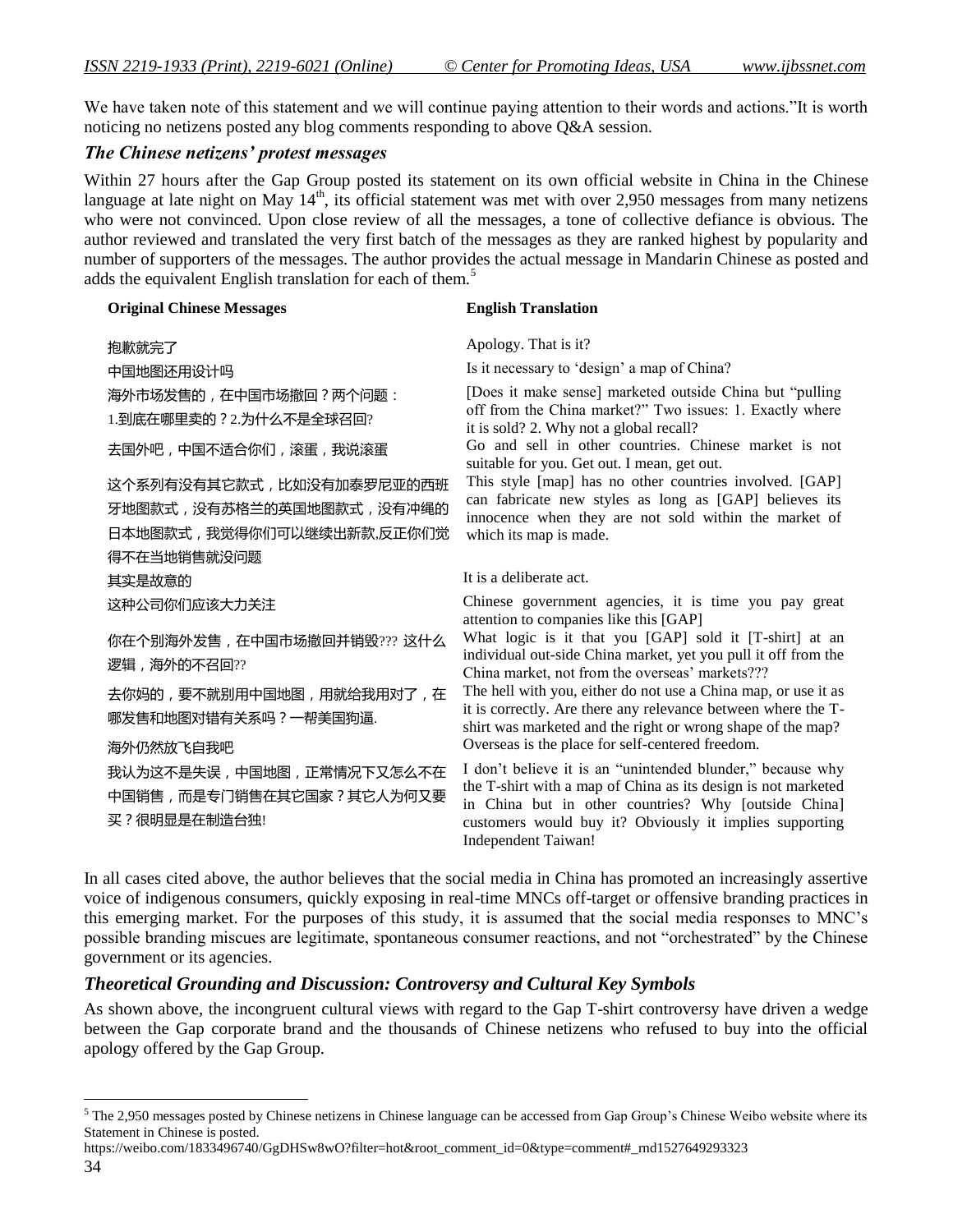Two concepts are selected as an explorative framework to interpret the initial inquiry posted for this study: "Is the "GAP 1969 CHINA 18" T-shirt controversy an "unintentional blunder" as claimed by the Gap Group and all the Western media reports reviewed? Or is it more of a 'deliberate act' of disrespect and an insult, as insinuated by the 2,957 blog messages the Chinese netizens posted on the Gap Shanghai blog site?"

One concept focuses on using controversial branding in the form of deploying provocative advertising, which in this case was using the uniquely designed T-shirt with a distorted image of the map of China. Another perspective around this controversy dives into the concept of cultural "key symbols" derived from the anthropology discipline by Sherry Ortner (1973). Both of these perspectives will be discussed in the following sections.

# *Controversial advertising as branding to "cut through the clutter"*

In the context of this explorative case study, the very divergent perceptions of the Gap controversy are examined against the benchmark introduced by Professor Kim Bartel Sheehan (2014), a leading U.S. scholar on controversies in contemporary advertising. Sheehan"s framework helps shed light on why the Gap T-shirt is deemed controversial, and why its formal apology was overwhelmingly rejected by Chinese netizens.

Kim Sheehan (2014), in her "Controversies in Contemporary Advertising," first addresses the nature and function of controversy in advertising. She examines the nature of controversial advertising from various critical viewpoints, including whether an ad is condescending towards consumers, whether products are inappropriate and/or controversial, or whether questionable values, coupled with provocative contents intended to generate shocking appeal, are being advocated by marketers.

Sheehan also supports Nicosia"s (1974) three key components in successful advertising as the most inclusive definition of contemporary advertising: "information", "reasoning", and "emphasis." The element of "information" addresses the unique attributes of what is being advertised while the component of "reasoning" delves into consumers" thinking processes such as logical reasoning, interpretation and judgment. "Emphasis" considers the part of an ad message that receives the most attention. Chinese netizens" messages presented for discussion in this study clearly illustrated the effects of these three key components that have shaped their perceptions that Gap"s design of the distorted map of China is a deliberate act, intended as an insult.

Li and Shooshtari (2007) used examples of multinational corporations" controversial ad campaigns to illustrate some common traits or attributes of controversial advertising. They observed an increase in "boundary crossing" and marketers" use of shock appeal. Boundary crossing is a well-known indicator for controversial advertising. Marketers' use of shock appeal as a deliberate act, rather than an inadvertent incident, is aimed at startling the audience at the (calculated) risk of giving offense or being misunderstood (Robert Gustafson and Johan Yssel, 2004; Ramesh Venkat and Noha Abi-Hanna, 1995). As pointed out by Dahl, Frankenberger and Manchanda (2003) shock value is elicited through the process of norm violation, encompassing transgressions of law or custom.

While the Gap t-shirt image did not fall into the realm of being overtly sexual or disgusting, it did evoke feelings of shock and disrespect. What else has triggered Chinese netizens strong emotions in this case?

# *Cultural "key symbols" perspective*

Anthropologist Sherry Ortner (1973) presented her theory at the  $70<sup>th</sup>$  anniversary of American Anthropology Association conference. She proposed the following indicators that can be used for outsiders to identify key symbols which are indigenous and meaningful to natives:

"Most key symbols, I venture to suggest, will be signaled by more than one of these indicators: (1) the natives tell us that X is culturally important. (2) The natives seem positively or negatively aroused by X, rather than indifferent. (3) X comes up in many different contexts. These contexts may be behavioral or systematic... (4) There is greater cultural elaboration surrounding X ... (5) there are greater cultural restrictions surrounding X, either in sheer number of rules, or severity of sanctions regarding its misuse."

The key symbol in this case is the map of China map being used for a "creative design." This cultural "key symbol" is seen as important by the group members, appears frequently (but often in a prescribed manner), and elicits a strong, often elaborate response. This cultural "key symbol" component helps both the Gap company and the Chinese netizens understand the cultural interest as well as the patterns of behavior exhibited when such symbols are used for commercial uses, such as the design of the t-shirt.